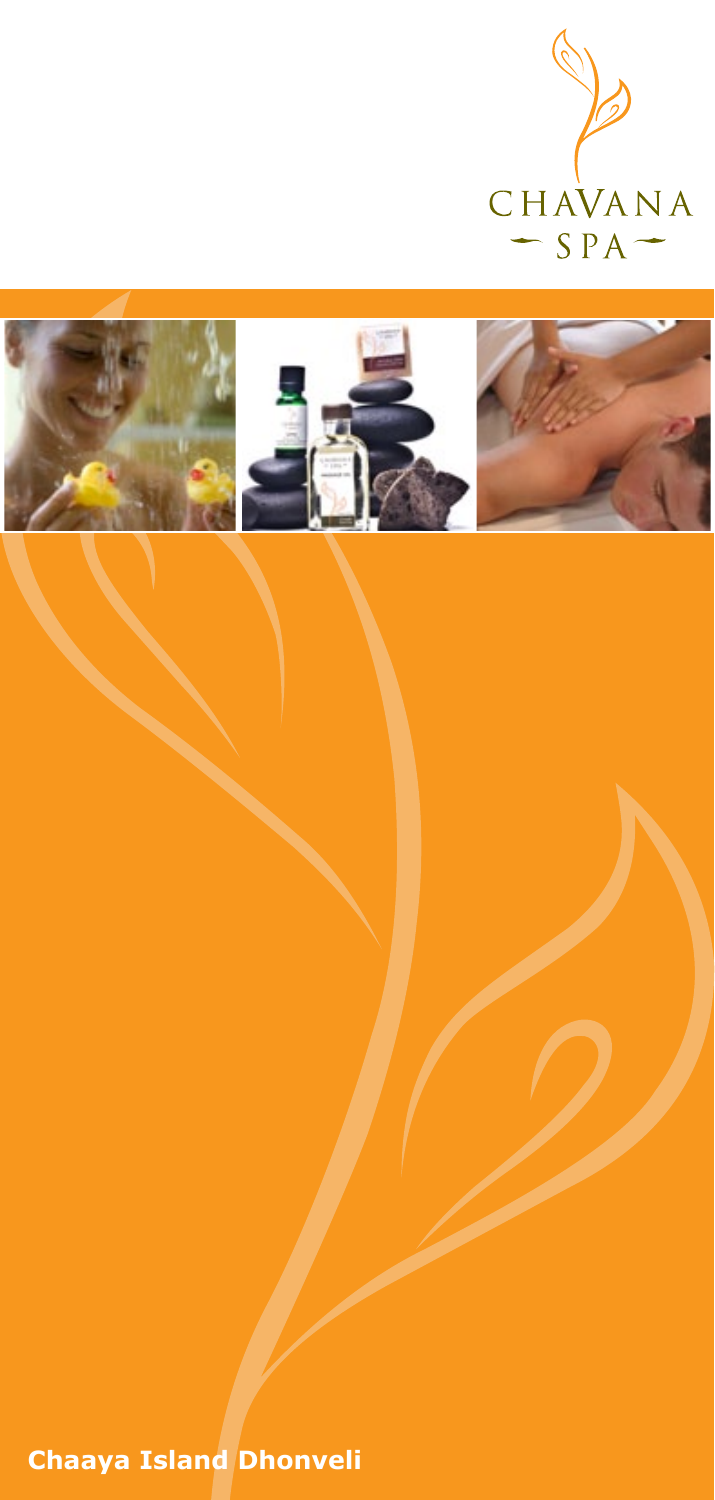## **Elemis Pro-Collagen** *1 hr 15 mins \$125* **Quartz Lift Facial**

*Anti-wrinkle facial with proven results.*

Clinically proven, after just one treatment, this facial reduces the number of wrinkles by up to 94%\* and improves skin firmness by up to 57%\*. Specialised techniques with anti-ageing formulations leave a firmer, uplifted, youthful-looking appearance.

*\*Independent clinical trials*

## **Elemis Skin IQ+** *1 hr 15 mins \$125* **Facial for Men**

*Anti-ageing booster for tired, stressed and dehydrated skin.* 

Helps to calm irritation and minimise signs of ageing, this is the ultimate overhaul for male skin. Incorporating the Time Defence Wrinkle Delay and Time Defence Eye Reviver, this anti-ageing treatment protects against the harsh effects of shaving and environmental damage.

**Elemis Skin Specific Facial** *1 hr \$75* A therapeutic deep cleansing facial, prescribed for your skin. It combines the power of absolutes with true premium grade essential oils, to treat the skin at the deepest level, gently but surely. Specialised eastern massage movements help to stimulate and oxygenate your skin, whilst bringing the body and mind into balance.

**Fruit Active Glow** ~ a great pick-me-up and preoccasion treat to lift dull, lifeless skin.

Herbal Lavender Repair ~ helps to heal and repair congested oil-rich skins.

**Exotic Cream Moisture Dew**  $\sim$  for drv, thirsty skin in need of a hydrating surge.

## **Elemis Exotic Frangipani Body** *45 mins \$75* **Nourish Wrap**

Exotic, aromatic Tahitian coconut and frangipani flowers are soaked together to produce the Monoi oil used in this luxurious body wrap, which includes a mini facial. The result is softened, fragrant skin with an all over body glow.

## **Elemis Exotic Lime & Ginger** *45 mins \$75* **Salt Glow**

Invigorated, cleansed and polished to perfection. A body exfoliation ritual to invigorate and revitalise the body. After light body brushing, warm oil is dripped luxuriously over the body, before the sublime Elemis Exotic Lime and Ginger Salt Glow is applied and followed by a mini facial. Skin is deeply cleansed and moisturised, leaving it glowing, vibrant, replenished and flawless.

*Rates are quoted in US Dollars (USD) and subject to prevailing Service Charge and Tourism, Goods and Service Tax. Rates are subject to change without prior notice.*

**Journey of the Senses** *2 hrs 35 mins \$179* Immerse yourself in an unforgettable journey of the senses. Citrus Footbath  $\sim$  Lime Body Wash and Choice of Botanical Body Polish  $\sim$  Aromatheraphy Bath  $\sim$ Choice of Herbal Steam or Sauna  $\sim$  Traditional Balinese Massage  $\sim$  Refresher Facial.

**Frangipani Body Glow** *2 hrs \$169* Entice your body to an exfoliation with a difference. Warmed oils drizzled over your body  $\sim$  sumptuous Elemis Exotic Lime & Ginger Salt Glow massaged into the skin to slough away dryness  $\sim$  shower  $\sim$  embalm the body with Elemis Exotic Frangipani Monoi Oil  $\sim$  receive a relaxing scalp massage and a mini facial whilst wrapped in the fragrant cocoon  $\sim$  Balinese Massage.

**Heaven & Earth** *1 hr 20 mins \$128* This treatment package begins with a Traditional Balinese Massage to unwind and is followed with a Refresher Facial to leave you glowing.

**Chavana Massage** *50 mins \$119* Chavana's signature massage is a fusion of global techniques performed by two therapists at the one time.

| <b>Muscle Ease Massage</b> | 1 hr 20 mins | \$89 |
|----------------------------|--------------|------|
|                            | 50 mins      | \$69 |
|                            |              |      |

A deep tissue massage that relaxes the tired muscles, easing muscular tension and stress related knots.

**Traditional Balinese Massage** *50 mins \$79* Passed down through the generations this massage is designed to loosen tight muscles and improve energy flow through the body.

**Asian Foot Massage** 50 mins \$74 Inspired by a selection of different Asian massage styles, this combination of strokes stimulates circulation, relieves tired and painful feet.

**Purity Facial** *50 mins \$74* Using fresh ingredients prepared daily in the Spa kitchen. This facial treatment delivers cleaner, healthier and smoother skin.

**Spa Pedicure 1** *nr* 15 *mins* \$59 **Spa Manicure 1 hr** \$49 A spa treatment designed for the hands and feet. Includes a hand or foot soak, nail care, nail polish and a relaxing hand and arm or lower leg massage.

| Spa Add-ons              |                   |      |
|--------------------------|-------------------|------|
| <b>Aromatherapy Bath</b> | $15 \text{ mins}$ | \$25 |
| <b>Herbal Steam</b>      | 15 mins           | \$20 |
| Sauna                    | 15 mins           | \$20 |

*Rates are quoted in US Dollars (USD) and subject to prevailing Service Charge and Tourism, Goods and Service Tax. Rates are subject to change without prior notice.*